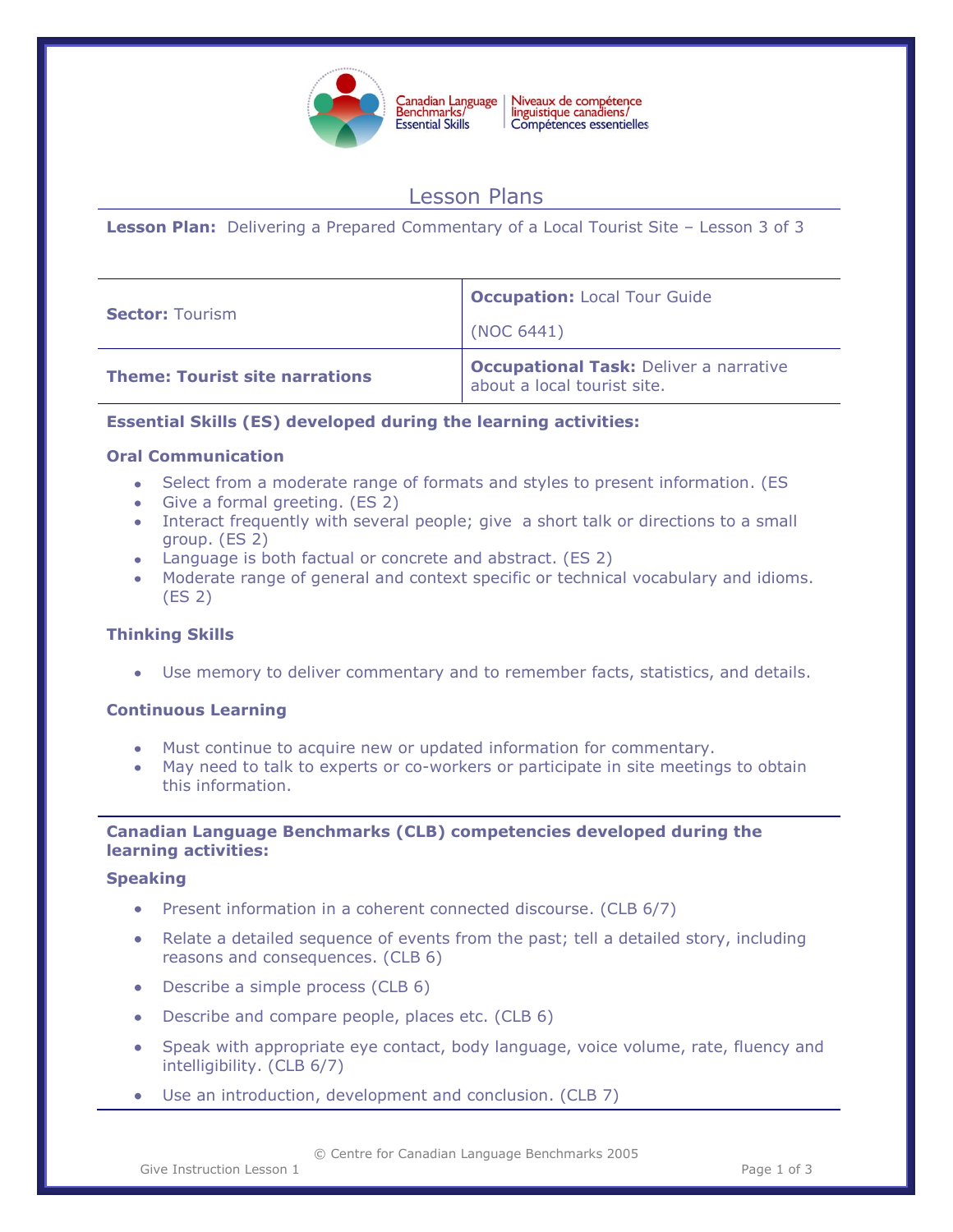

Niveaux de compétence<br>linguistique canadiens/ Canadian Language<br>Benchmarks/ Compétences essentielles

## **Language and culture focus for the learning activities:**

#### **Vocabulary**

- Site specific vocabulary, sequential language i.e. then, before, after that.
- Dates, and times, vocabulary for describing, architectural descriptors, location vocabulary: in front behind, to my right, to your left etc.

#### **Culture**

Culturally appropriate tone, register and body language.

#### **Suggested teacher resources and classroom materials needed:**

- Movie "Road Trip" Comedian Tom Green plays a student who acts as a local tour guide for his university – weird enough for the students to have a lot of fun looking at the pros and cons of his presentation style.
- Travel shows on television or video
- Effective Presentation Skills A Practical Guide for Better Speaking by Steve Mandel; Crisp Publications; ISBN 0931961246; pages 47-53
- Effective Presentations by Jeremy Comfort; Oxford University Press; ISBN 0194570657; pages 24-29
- The Complete Idiot's Guide Public Speaking by Laurie Rozakis; Alpha Books, A Pearson Education Macmillan Co.; ISBN 0028633830; pages 319-326

**Estimated time for the learning activities:** 2 hours

#### **Learner Profile:**

- Well educated individuals who probably had careers in the tourism industry in their first countries, hoping to find a niche in tourism here.
- Will likely be learners who are enthusiastic risk takers and who are not intimidated about having to speak to English first-language speakers.
- May have difficulty with distilling information into relevant chunks; will want to  $\bullet$ include all the information – significant or otherwise.

#### **Learning Objectives:**

- Learner will be able to speak clearly, using suitable tone, volume, and body language.
- Learner will be able to make an oral presentation using grammatically correct language and appropriate pacing.
- Learner will be able to show relationships, for example, the connection between a historical object and its use at the site.
- Learner will use critical thinking skills to select what is key information about the site.
- Learner will be able to tell the story including reasons and consequences for what happened at a particular site.